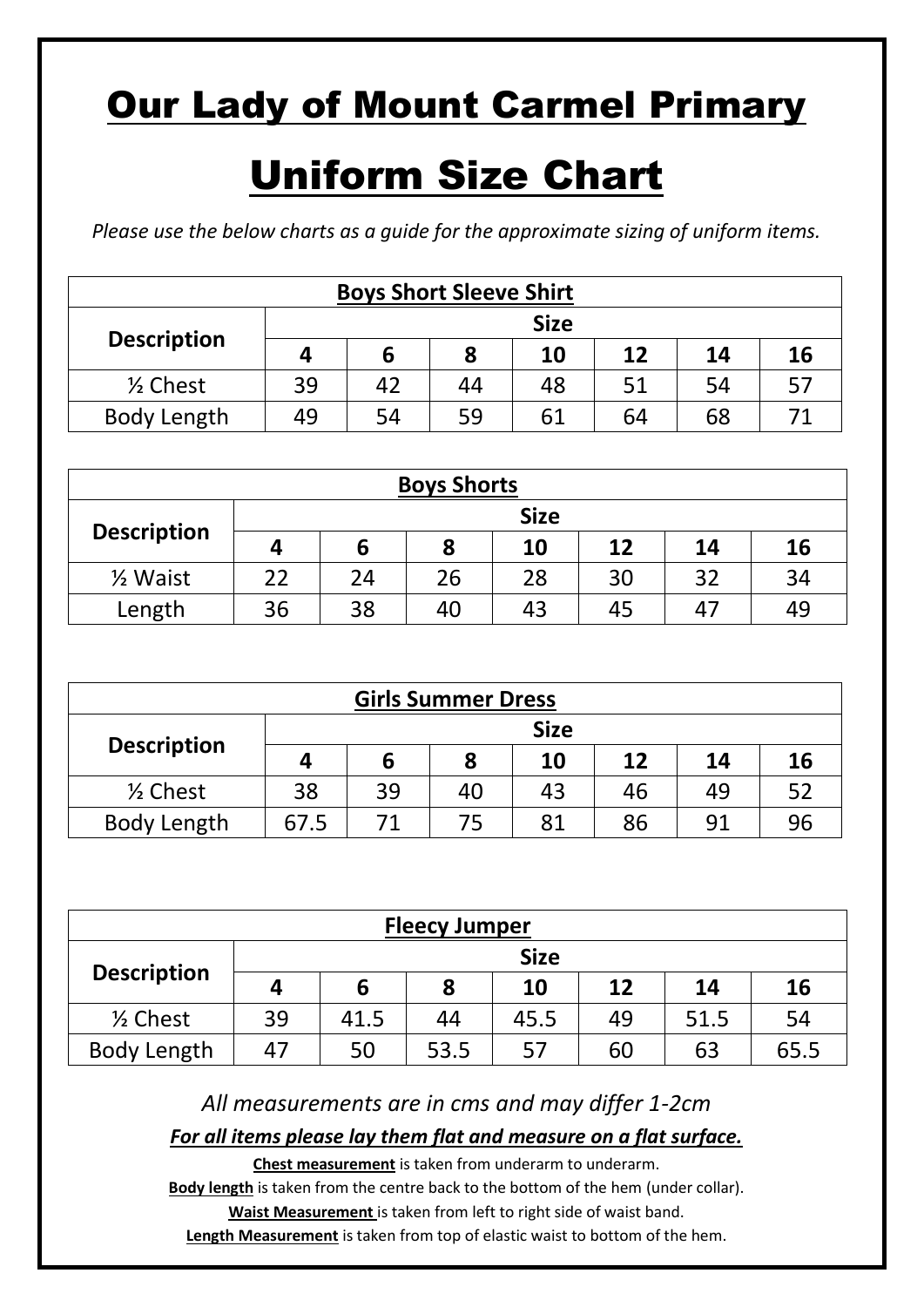# Uniform Size Chart

*Please use the below charts as a guide for the approximate sizing of uniform items.*

| <b>Short Sleeve Polo</b> |                                          |  |  |  |  |  |  |  |  |  |
|--------------------------|------------------------------------------|--|--|--|--|--|--|--|--|--|
| <b>Size</b>              |                                          |  |  |  |  |  |  |  |  |  |
| <b>Description</b>       | 16<br>12<br>10<br>14<br>Δ<br>b           |  |  |  |  |  |  |  |  |  |
| $\frac{1}{2}$ Chest      | 37<br>39<br>34<br>50<br>47<br>45<br>42.5 |  |  |  |  |  |  |  |  |  |
| <b>Body Length</b>       | 58<br>55<br>ヒつ<br>61<br>64<br>6<br>49    |  |  |  |  |  |  |  |  |  |

| <b>Sport Shorts</b> |    |                                  |    |    |    |    |    |  |  |  |
|---------------------|----|----------------------------------|----|----|----|----|----|--|--|--|
| <b>Size</b>         |    |                                  |    |    |    |    |    |  |  |  |
| <b>Description</b>  | 4  | 16<br>12<br>10<br>8<br>14<br>ь   |    |    |    |    |    |  |  |  |
| $\frac{1}{2}$ Waist | 24 | 36<br>34<br>32<br>28<br>30<br>26 |    |    |    |    |    |  |  |  |
| Length              | 34 | 36                               | 38 | 40 | 42 | 43 | 44 |  |  |  |

| <b>Sport Jacket</b> |              |                                  |    |    |    |      |    |  |  |  |
|---------------------|--------------|----------------------------------|----|----|----|------|----|--|--|--|
| <b>Size</b>         |              |                                  |    |    |    |      |    |  |  |  |
| <b>Description</b>  | $\mathbf{a}$ | 16<br>12<br>10<br>14<br>8        |    |    |    |      |    |  |  |  |
| $\frac{1}{2}$ Chest | 42           | 44                               | 46 | 48 | 50 | 52.5 | 55 |  |  |  |
| <b>Body Length</b>  | 53           | 59<br>63<br>57<br>65<br>61<br>55 |    |    |    |      |    |  |  |  |

*All measurements are in cms and may differ 1-2cm For all items please lay them flat and measure on a flat surface.*

**Chest measurement** is taken from underarm to underarm.

Body length is taken from the centre back to the bottom of the hem (under collar). **Waist Measurement** is taken from left to right side of waist band. **Length Measurement** is taken from top of elastic waist to bottom of the hem.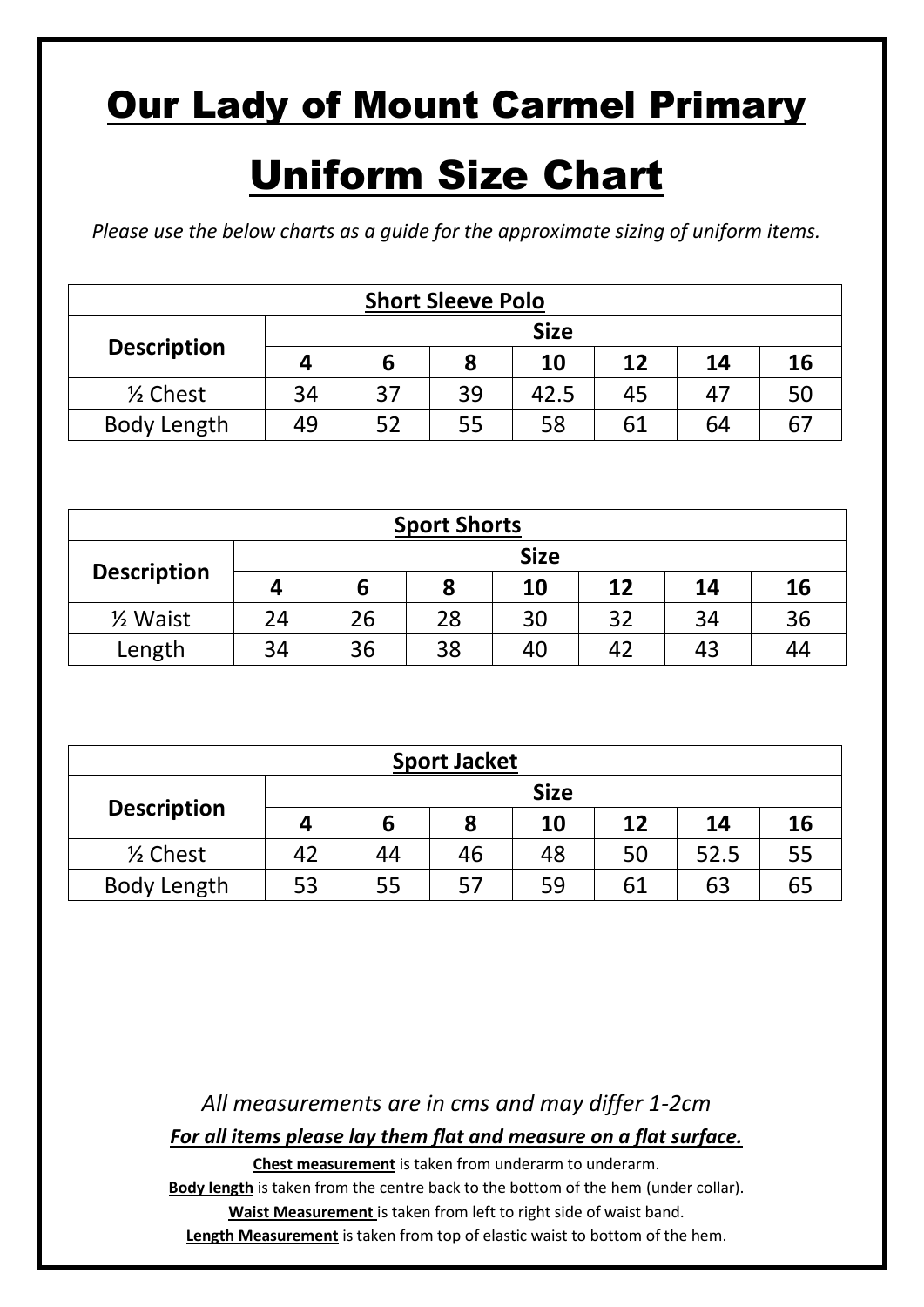# Uniform Size Chart

*Please use the below charts as a guide for the approximate sizing of uniform items.*

| <b>Boys Long Sleeve Shirt</b> |                                     |                      |      |      |      |      |      |  |  |  |
|-------------------------------|-------------------------------------|----------------------|------|------|------|------|------|--|--|--|
| <b>Size</b>                   |                                     |                      |      |      |      |      |      |  |  |  |
| <b>Description</b>            | 12<br>16<br>10<br>14<br>8<br>6<br>4 |                      |      |      |      |      |      |  |  |  |
| $\frac{1}{2}$ Chest           | 38                                  | 40.5                 | 43.5 | 46.5 | 49.5 | 52.5 | 55.5 |  |  |  |
| <b>Body Length</b>            | につ                                  | 57<br>62<br>66<br>81 |      |      |      |      |      |  |  |  |

| <b>Boys Pants</b>   |    |                                       |    |    |    |     |     |  |  |  |
|---------------------|----|---------------------------------------|----|----|----|-----|-----|--|--|--|
|                     |    | <b>Size</b>                           |    |    |    |     |     |  |  |  |
| <b>Description</b>  |    | 10<br>12<br><b>16</b><br>8<br>14<br>b |    |    |    |     |     |  |  |  |
| $\frac{1}{2}$ Waist | 24 | 28<br>32<br>26<br>30<br>36<br>34      |    |    |    |     |     |  |  |  |
| Length              |    |                                       | 83 | 88 | 95 | 100 | 105 |  |  |  |

| <b>Woollen Jumper</b> |                                     |                                  |    |    |    |    |    |  |  |  |
|-----------------------|-------------------------------------|----------------------------------|----|----|----|----|----|--|--|--|
|                       |                                     |                                  |    |    |    |    |    |  |  |  |
| <b>Description</b>    | 16<br>10<br>12<br>8<br>14<br>Δ<br>6 |                                  |    |    |    |    |    |  |  |  |
| $\frac{1}{2}$ Chest   | 36                                  | 39                               | 42 | 45 | 48 | 51 | 54 |  |  |  |
| <b>Body Length</b>    | 46                                  | 61<br>61<br>54<br>57<br>46<br>47 |    |    |    |    |    |  |  |  |

*All measurements are in cms and may differ 1-2cm For all items please lay them flat and measure on a flat surface.*

**Chest measurement** is taken from underarm to underarm.

Body length is taken from the centre back to the bottom of the hem (under collar). **Waist Measurement** is taken from left to right side of waist band. **Length Measurement** is taken from top of elastic waist to bottom of the hem.